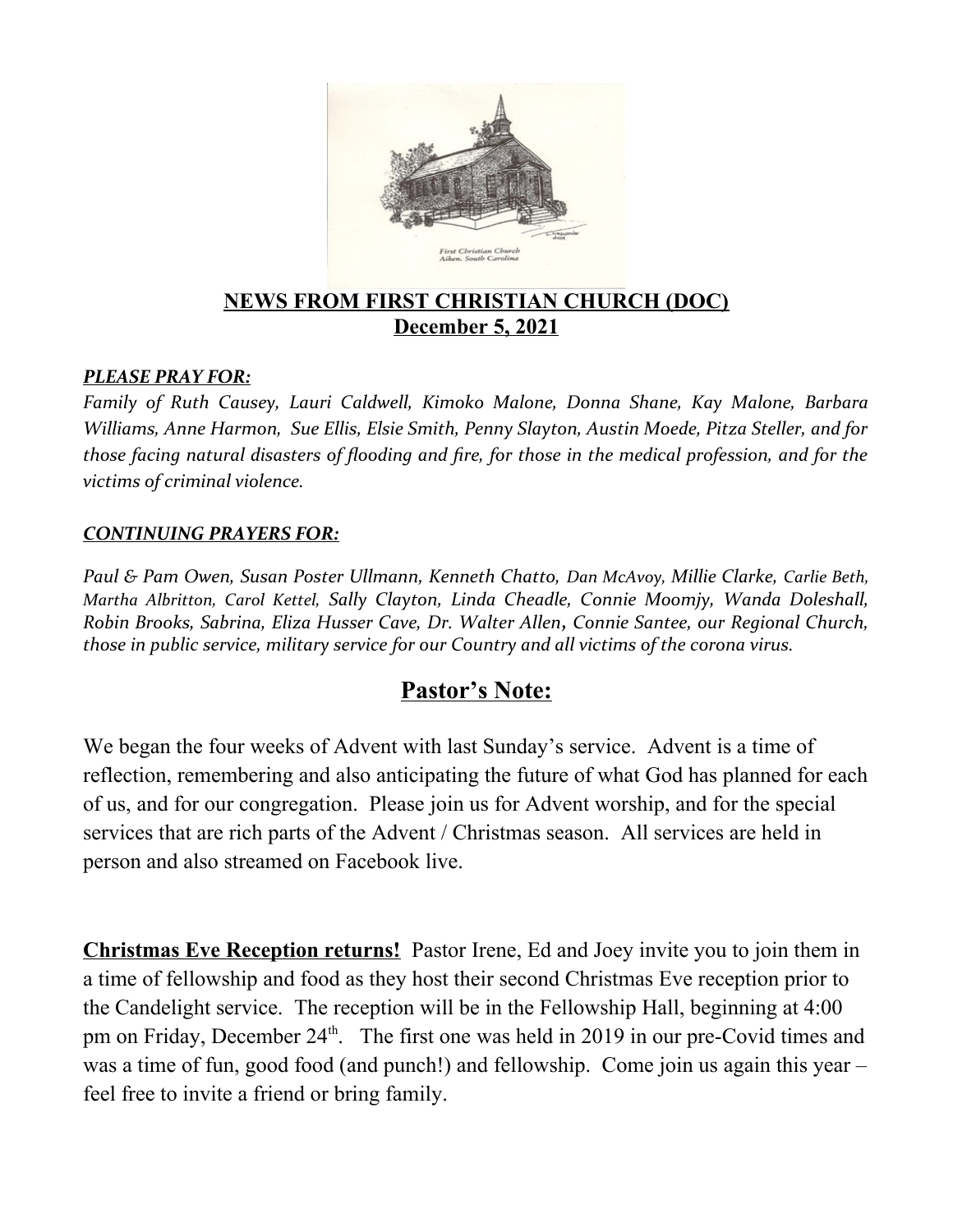**Blue Christmas Worship Service** - Holidays bring about certain times and memories of joy; however they also can be times of sadness, grief and change. The Blue Christmas service, held near the shortest day of the year, gives voice in worship to the difficulties that are also part of the holidays. This is also an opportunity to invite friends, family and co-workers who might benefit from this type of worship.

### **DISCIPLES MISSION FUND CHRISTMAS OFFERING SUNDAY, DECEMBER 19, 2021**

This year's DMF Christmas Offering will be collected on Sunday, December 19th. The theme is "Imagine God's Love Revealed". This special day offering is to support the ministries of our regions, in the following areas:

 Connect congregations to each other Foster faith development Gather Disciples in camps, conferences and assemblies Nurture the development of a new generation of pastors Assisst churches in calling new ministers Interpret the global mission of the Church Represent the Church in ecumenical gatherings Counsel and pray with those who are troubled of spirit Lead the Church to address racism Inspire leaders to experiment and create Witness to the power of God to make things new

The Christmas Special Day Offering supports all of these and many other ministries of our regions. Please consider your support of this offering. Thank you.

# **VOLUNTEERS NEEDED**

For many years now Millie Clarke has been managing our card ministry. She sends out birthday cards, anniversary cards and cards for anyone who may need one. Unfortunately Millie will be leaving for her new home in January so we are in need of a new person to do the card ministry. Please contact the office if you are interested.

# **REMEMBERING JEAN**

Jean Arnold passed away on November 14<sup>th</sup>, just six weeks after she moved to an Assisted Living in Nashville. Her son, Tony, wrote an obituary for us to use when the church held a Memorial Service for Jean on Wednesday, December 1<sup>st</sup>. Since the obituary was not published in the newspaper, we have included as an attachment to this newsletter for those of you who were unable to attend the service. Tony also wrote a beautiful tribute to Jean, which was read at the service. Copies of his letter will be available in the Fellowship Hall for anyone who would like to read it. The service is also recorded on Facebook and is still accessible.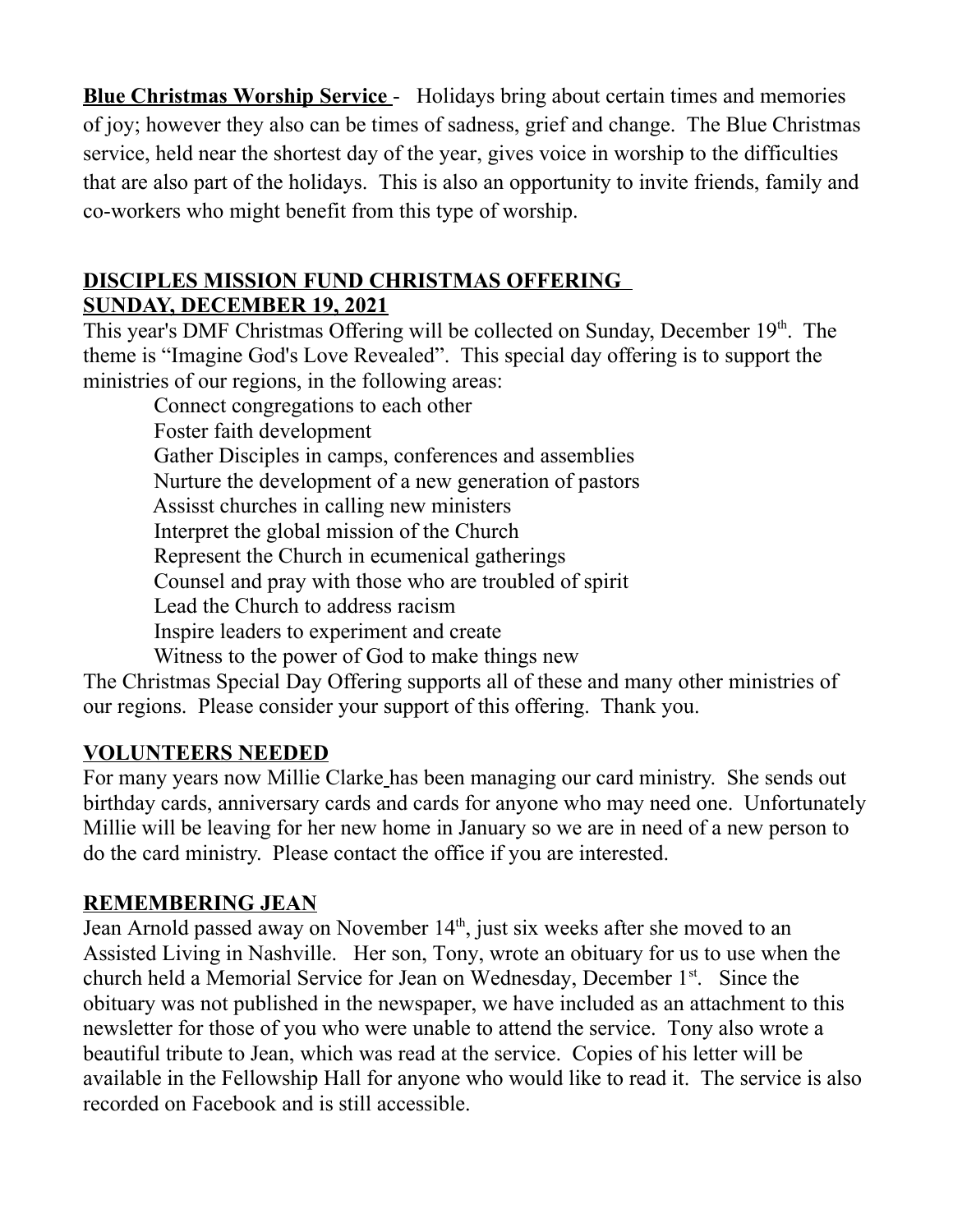# **SPECIAL HOLIDAY SERVICES**

Sundays at 11am – Advent Worship Service Sunday, December 19 – 3:00 pm – Blue Christmas Worship Service Friday, December 24 – 5:30 pm Christmas Eve Candlelight Service

# **THANKSGIVING OFFERING: DISCIPLES MISSION FUND**

Our Congregation's Thanksgiving Offering to support the Christian Church's Colleges, Universities, Seminaries and Divinity Houses totaled \$280.00. THANK YOU to all who supported this offering. Your generosity is appreciated.



### **WORD OF THANKS**

For Pastor Irene and Ed Albritton, June and Mike Wilson, Buzzy Cheadle, Natalie Lawrence and all those who set up our Christmas Decorations.

Buzzy Cheadle for the Thanksgiving meal.

Those who brought desserts for the auction.

Millie for her long service in the card ministry

# **OUR ACTS DONATION FOR December is: Pasta Sauce**

### **DATES TO REMEMBER**

| <b>DWF</b>                | $11:00$ am Fellowship                           |
|---------------------------|-------------------------------------------------|
| <b>Board Meeting</b>      | 6:00 pm Fellowship/Walk through                 |
| <b>Trash and Treasure</b> | 9:00 am Classroom 3                             |
| <b>Blue Christmas</b>     | 3:00 pm Sanctuary                               |
| Christmas Offering        |                                                 |
|                           | Christmas Eve Reception 4:00 pm Fellowship Hall |
| Christmas Candlelight     | 5:30 pm Sanctuary                               |
|                           |                                                 |

### **CONTACT US:**

First Christian Church (Disciples of Christ) 900 Kerr Drive SW Aiken, SC 29803-5394 **Email:** [firstchristianaiken@atlanticbb.net](mailto:firstchristianaiken@atlanticbb.net) **Website:** www.firstchristian-aiken.org **Church Office:** 803 648-4523